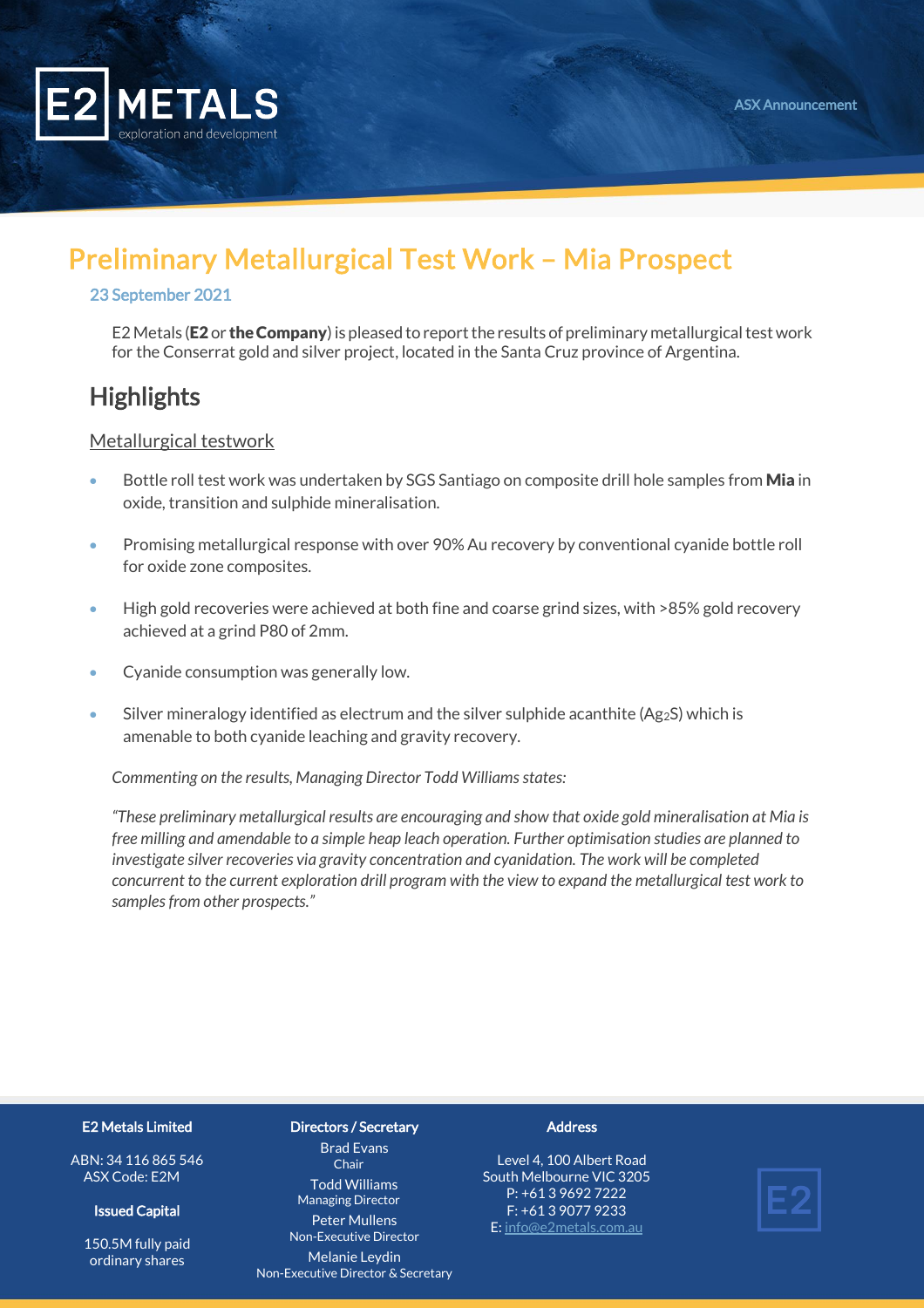# **METALS**

### **Overview**

The Company is pleased to report the results of preliminary metallurgical test work for the **Conserrat** gold and silver project.

The objective of the program was to determine the metallurgical behavior across oxide, transitional and sulphide zones at **Mia.** The initial program was limited to three (3) composite samples (see Figure 1 and Table 1) as an initial test to identify any potential recovery issue that would affect the economics of a future mining project.

A series of exploratory bottle roll tests were undertaken by SGS Santiago, focusing on preliminary exploration of gold recovery under standard cyanide conditions. In conjunction, a mineralogical analysis of gold and silver mineral deportment was undertaken.

Silver recovery was not a primary target for this phase of metallurgical test work. Instead, a greater emphasis was placed on understanding silver mineralogy and deportment to allow tailored programs to be developed in future stages of test work.



*Figure 1 – Mia prospect- metallurgical samples* 

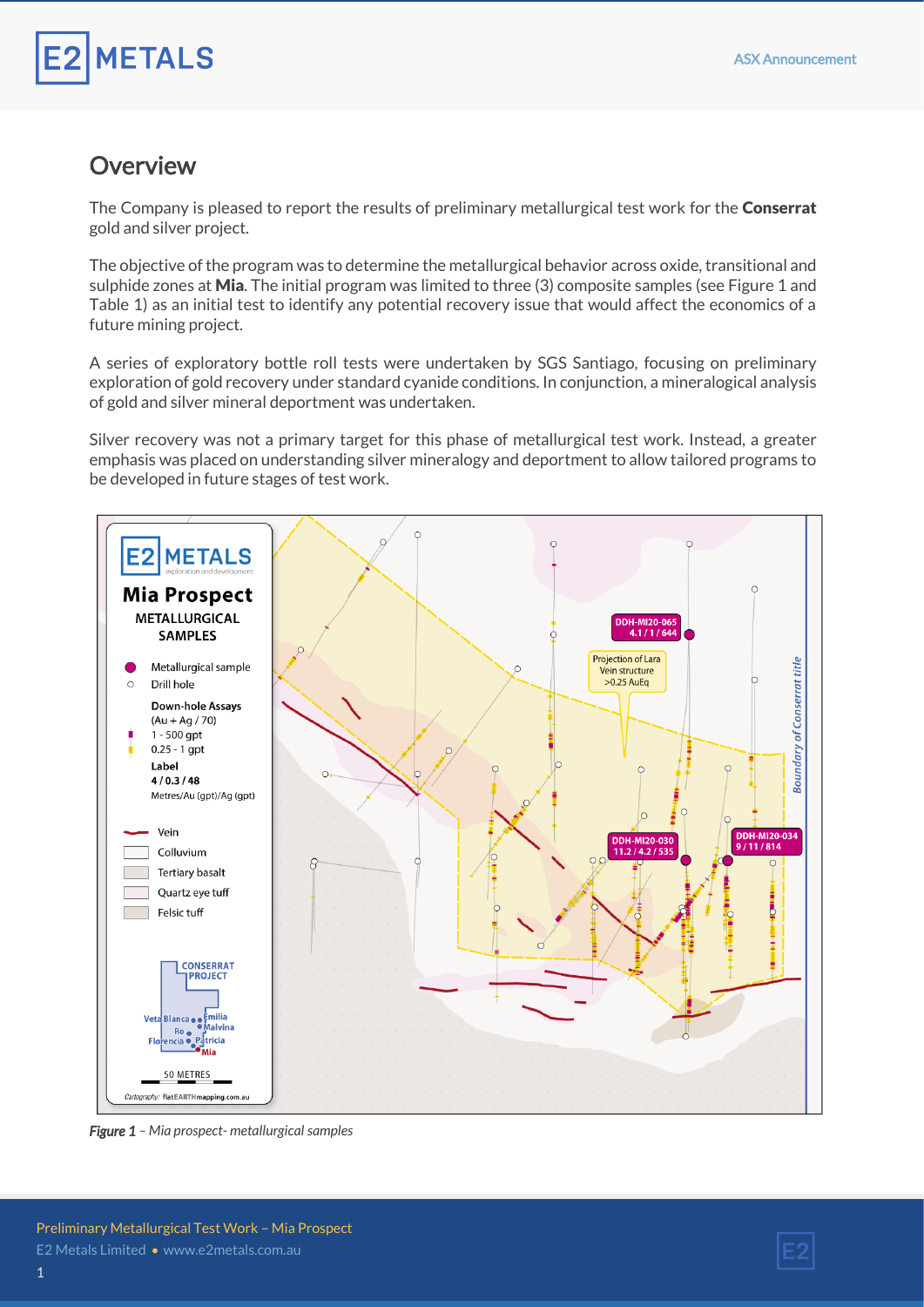

| <b>Composite</b> | <b>Met Zone</b> | Au<br>(gpt) | Ag<br>(gpt) | Au:Ag | <b>Drill Hole</b> | <b>Interval</b><br>From | To' |
|------------------|-----------------|-------------|-------------|-------|-------------------|-------------------------|-----|
| CO-MET-01        | Oxide           | 2.9         | 381         | 131   | DDH-MI20-030      | 45                      | 63  |
|                  |                 |             |             |       |                   |                         |     |
| CO-MET-02        | Transition      | 11.1        | 814         | 73    | DDH-MI20-034      | 44                      | 53  |
| CO-MET-03        | Sulphide        | 0.5         | 268         | 536   | DDH-MI20-065      | 172                     | 183 |

*Table 1 - Summary of intervals and assays for preparation of metallurgical composites at SGS Santiago.*

### Preliminary Metallurgical Results

Gold mineralisation is best developed in oxidised portions of the Lara Vein structure. This structure extends from surface to 125 vertical meters below the surface. Deeper sulphide mineralisation tends to be silver dominant, and gold grades range from 0.5 to 1gpt (eg. Hole CO-MET-03).

Bottle roll cyanide leach recovery for each metallurgical zone is shown below in Table 2.

*Table 2: Gold recovery by bottle roll cyanide for Mia oxide zones. Residence: 72 hours, NaCN: 1.0 g/L, Density: 40% w/w.*

|              | CO-MET-01<br>Oxide | CO-MET-02<br><b>Transition</b> | CO-MET-03<br>Sulphide <sup>1</sup> |
|--------------|--------------------|--------------------------------|------------------------------------|
| P80 of 106um | 91%                | 93%                            | 72%                                |
| P80 of 2mm   | 86%                | 85%                            | 53%                                |

Gold recoveries for the composite oxide sample (CO-MET-01) was 91.1% at a grind P80 of 106µm. This decreased to 85.5% at a coarse grind P80 of 2mm. Cyanide consumption was low for oxide zones.

The high gold recoveries and low cyanide consumption for the oxide material suggests simple freemilling characteristics. High recoveries at coarse grind also show potential for a heap leach of the oxide material and E2 Metals will examine this opportunity in future metallurgical programs.

#### Gravity recoverable gold

Results announced in the recent E2M exploration update (*ASX release, 30 June 2021, Exploration Update)* showed improved gold assays by Screen Fire Assays (SFA).

Composite metallurgical samples were assayed by SFA for reconciliation with head grades and the original Fire Assays (FA), with comparisons between gold assay values shown below in Table 3.

The SFA results for the metallurgical test work corroborate with the results published for hole CODD-114 and suggest that coarse gold is present at Mia. The effect suggested that larger assay aliquots (duplicate or triplicate fire assay) may provide better representation of the mineralisation type.

Future metallurgical test work will focus on coarse gold recoverable by gravity concentration.

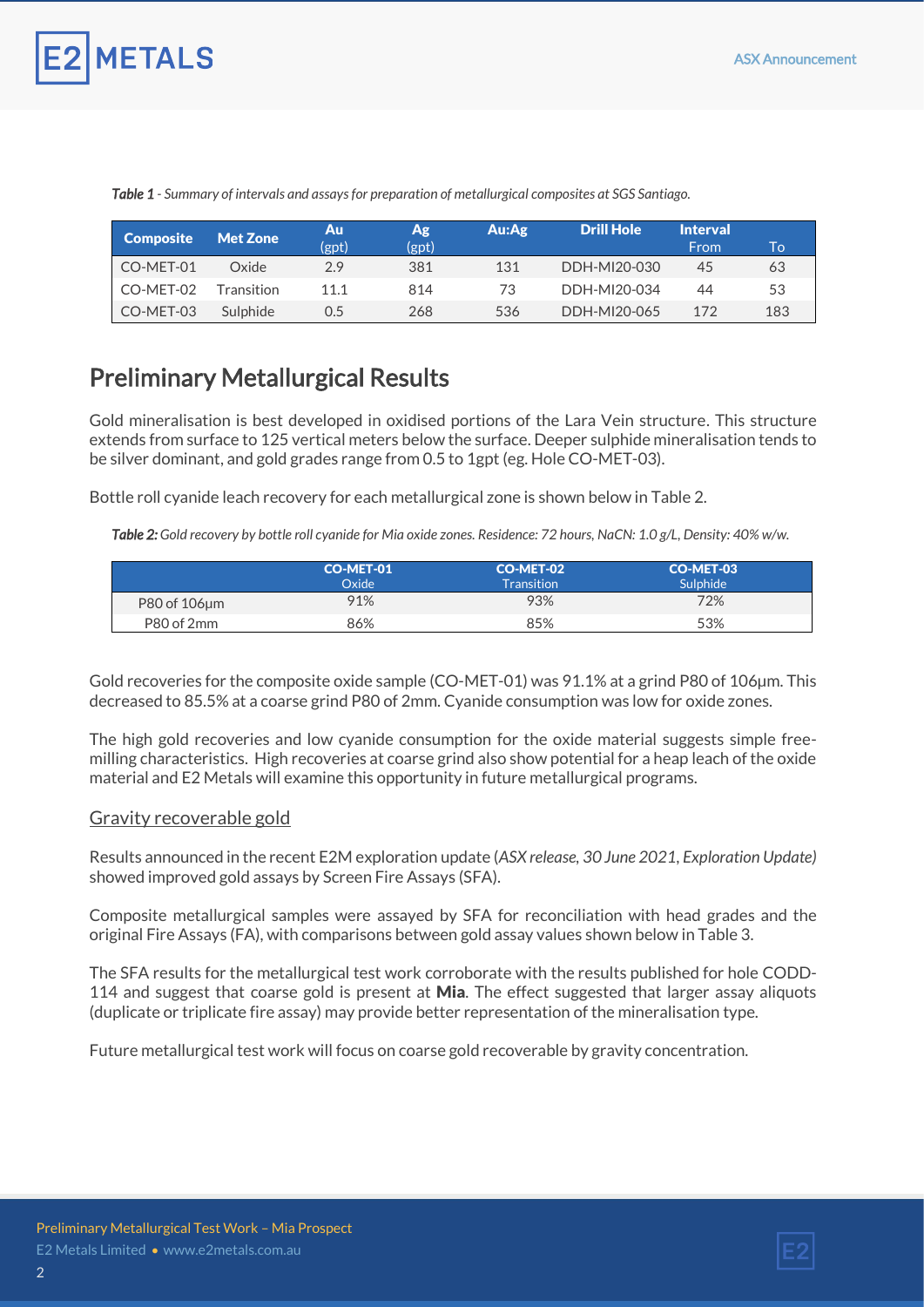

*Table 3: Screen fire assay results by SGS Santiago compared to head assay by fire assay for Mia prospect composites. Variation based on difference of screen fire assay results to conventional fire assay.*

| <b>MET</b>  | <b>Composite</b> |        |        | % oversize <sup>1</sup> % undersize <sup>1</sup> Screen fire assay <sup>1</sup> Head assay Variation |        |        |
|-------------|------------------|--------|--------|------------------------------------------------------------------------------------------------------|--------|--------|
| <b>Zone</b> |                  | $%$ Au | $%$ Au | $g/t$ Au                                                                                             | g/t Au |        |
| Oxide       | CO-MET-01        | 2%     | 98%    | 3.21                                                                                                 | 2.9    | $+11%$ |
| Transition  | CO-MET-02        | 3%     | 97%    | 14.35                                                                                                | 11.1   | $+29%$ |
| Sulphide    | CO-MET-03        | 0%     | 100%   | 0.63                                                                                                 | 0.5    | $+26%$ |

<sup>1</sup>Screen fire assay involves pulverising a larger sample size and screening at 106µm. Oversize material, containing coarse free gold is assayed to extinction and duplicate 50g fire assay completed on undersize. This results in a larger total assayed sample size than conventional fire assay

#### Silver mineralogy

The primary focus on silver in this preliminary metallurgical program was to define the deportment of silver by mineral and gain a better understanding of optimum conditions for silver recovery that can be tested in future programs.

Silver was identified in several forms across the prospect. The primary silver host minerals were electrum, acanthite (Ag2S), pyrargyrite (Ag3SbS3) and silver halides including embolite (Ag(Cl,Br)) and iodargyrite (AgI).

Silver mineralogy was generally fine grained, consistent with other operations in the Santa Cruz area. However, populations of coarse-grained silver minerals demonstrated that gravity recovery of silver should be investigated.

The silver distribution by zone for the **Mia** prospect is shown in Figure 2. This shows acanthite is the dominant silver host with accessory minerals transitioning from embolite (halide) in the oxide composite to pyrargyrite in the sulphide composite.

Under appropriate leaching conditions, all silver minerals identified are recoverable by cyanidation.

### Next steps

The preliminary metallurgical shows encouraging recoveries for oxide to transitional material at Mia. The high gold recoveries and low cyanide consumption for the oxide material suggests simple freemilling characteristics.

The next stage of metallurgical test work will focus on silver recoveries and use information on the mineralogy to design optimal test parameters for gravity concentration and cyanidation.

The work will be completed concurrent to the current exploration drill program to incorporate samples from new gold and silver prospects identified during the program.

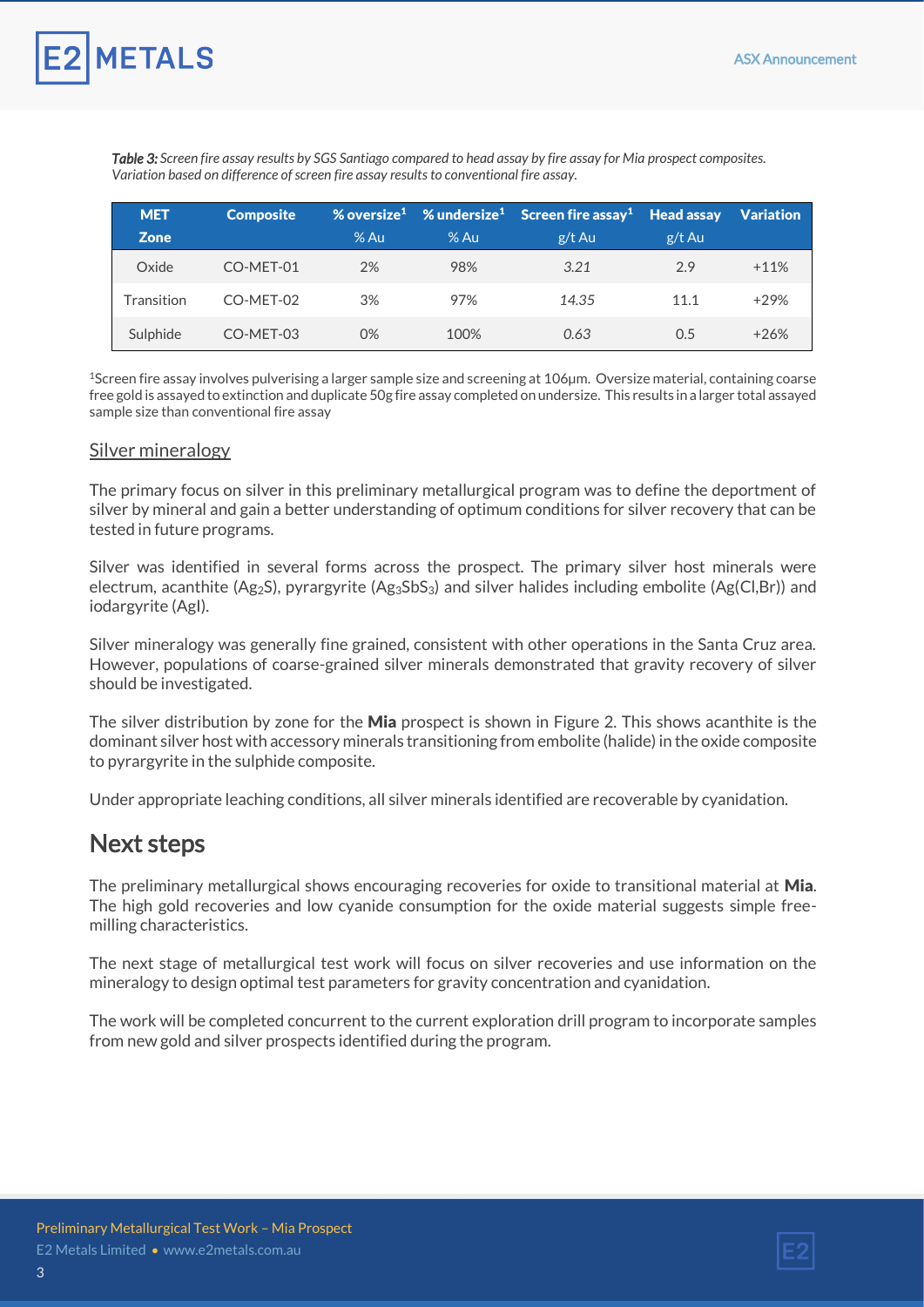



*Figure 2: Silver distribution by mineral for Mia prospect composites. CO-MET-01 - 841 grains, CO-MET-02 - 1408 grains, CO-MET-03 - 851 grains.* 

#### For enquiries please contact:

#### Todd Williams

Managing Director M: + 61 4 2222 5211

#### This announcement is authorised for release to the market by the Board of Directors of E2 Metals Limited.

4

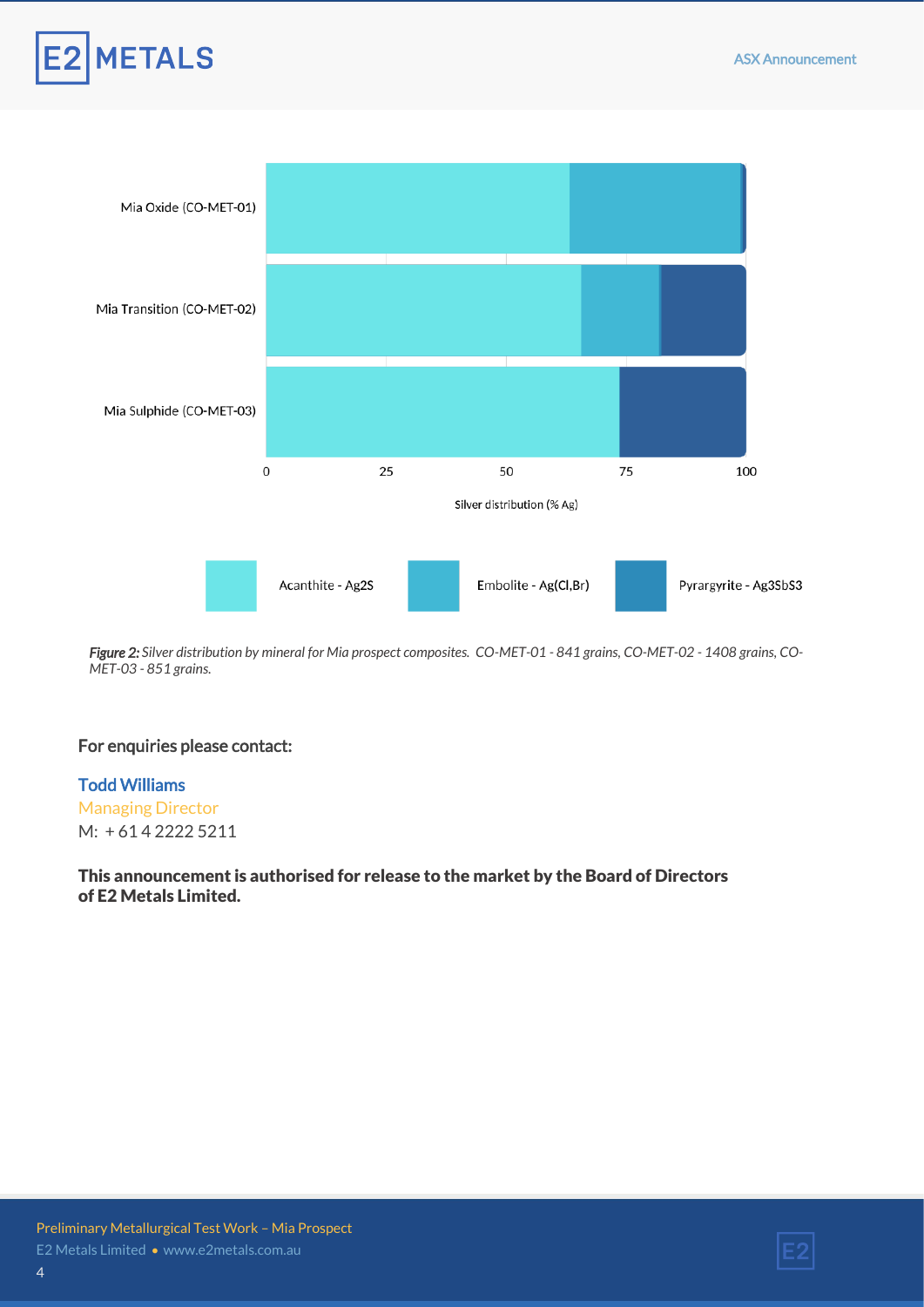### Competent Person's Statement

**METALS** 

The information in this announcement relating to metallurgical results is based on information compiled by Dr. William Goodall who is a consultant to the company. Dr. Goodall is a member of the Australian Institute of Mining and Metallurgy (AusIMM) and a Chartered Professional (Metallurgy) with the Australian Institute of Mining and Metallurgy. Dr. Goodall has sufficient experience of relevance to the commodities and process flow sheets under consideration, and to the activities undertaken, to qualify as a Competent Person as defined in the 2012 Edition of the Joint Ore Reserves Committee (JORC) Australasian Code for Reporting of Exploration Results, Mineral Resources and Ore Reserves. Dr. Goodall consents to the inclusion in this report of the matters based on information in the form and context in which it appears.

### Forward Looking Statement

Certain statements in this announcement constitute "forward-looking statements" or "forward looking information" within the meaning of applicable securities laws. Such statements involve known and unknown risks, uncertainties and other factors, which may cause actual results, performance or achievements of the Company, or industry results, to be materially different from any future results, performance or achievements expressed or implied by such forward-looking statements or information. Such statements can be identified by the use of words such as "may", "would", "could", "will", "intend", "expect", "believe", "plan", "anticipate", "estimate", "scheduled", "forecast", "predict" and other similar terminology, or state that certain actions, events or results "may", "could", "would", "might" or "will" be taken, occur or be achieved. These statements reflect the Company's current expectations regarding future events, performance and results, and speak only as of the date of this announcement.

All such forward-looking information and statements are based on certain assumptions and analyses made by E2M's management in light of their experience and perception of historical trends, current conditions and expected future developments, as well as other factors management believe are appropriate in the circumstances. These statements, however, are subject to a variety of risks and uncertainties and other factors that could cause actual events or results to differ materially from those projected in the forward looking information or statements including, but not limited to, unexpected changes in laws, rules or regulations, or their enforcement by applicable authorities; the failure of parties to contracts to perform as agreed; changes in commodity prices; unexpected failure or inadequacy of infrastructure, or delays in the development of infrastructure, and the failure of exploration programs or other studies to deliver anticipated results or results that would justify and support continued studies, development or operations.

Readers are cautioned not to place undue reliance on forward-looking information or statements. Although the forward-looking statements contained in this announcement are based upon what management of the Company believes are reasonable assumptions, the Company cannot assure investors that actual results will be consistent with these forward-looking statements. These forward-looking statements are made as of the date of this announcement and are expressly qualified in their entirety by this cautionary statement. Subject to applicable securities laws, the Company does not assume any obligation to update or revise the forwardlooking statements contained herein to reflect events or circumstances occurring after the date of this announcement.

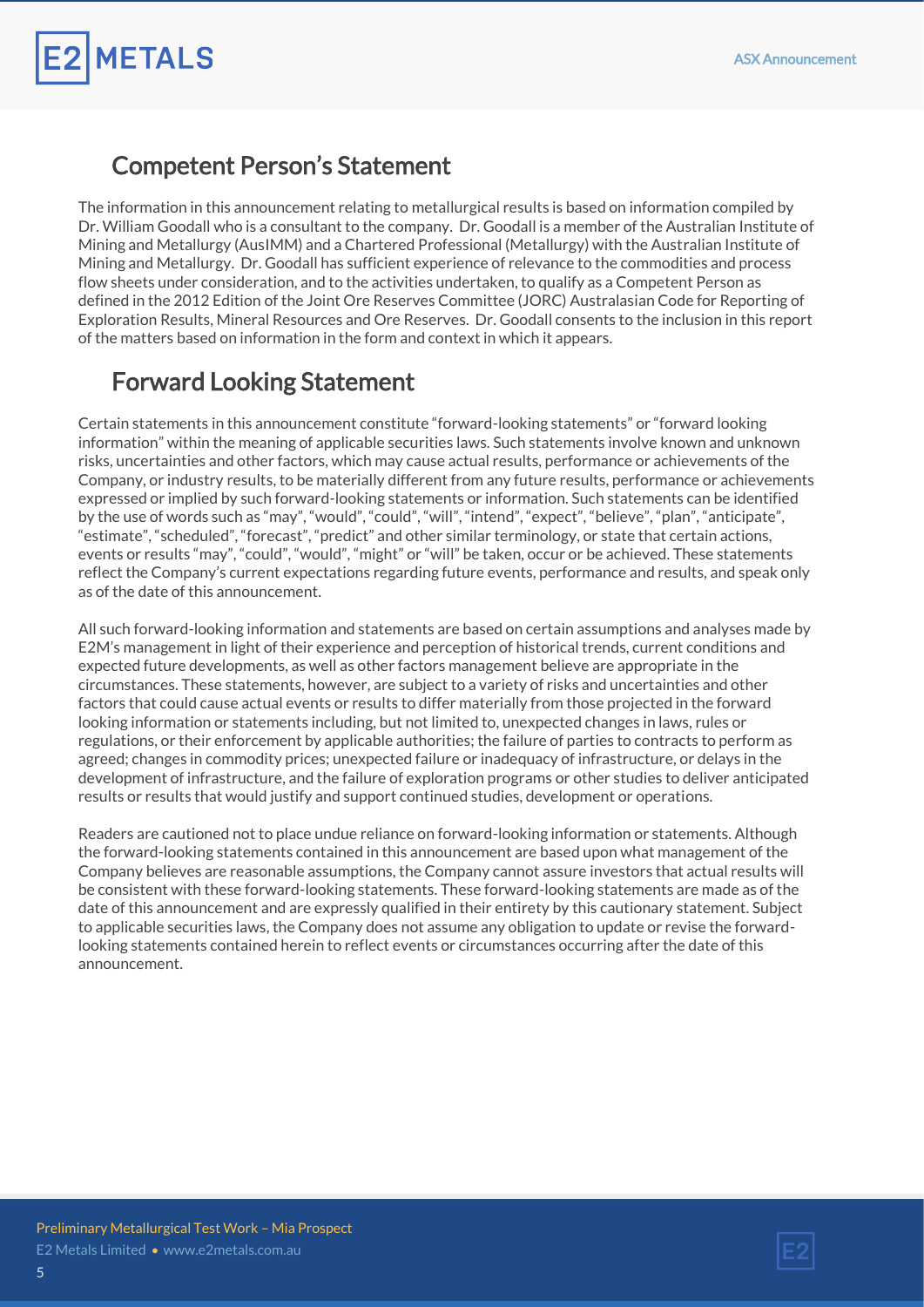

### JORC Code Reporting Criteria Section 1 Sampling Techniques and Data

| <b>Criteria</b>                      | <b>JORC Code Explanation</b>                                                                                                                                                                                                                                                                                                                                                                                                                                                                                     | <b>Commentary</b>                                                                                                                                                                                                                                                                                                                                                                                                                                                                                                                                                                                                                                                                                                                                                                                                                                                                                                                                                                                                                                                                                                                                                                                                                                                                                                                                                                                                                                                                                   |
|--------------------------------------|------------------------------------------------------------------------------------------------------------------------------------------------------------------------------------------------------------------------------------------------------------------------------------------------------------------------------------------------------------------------------------------------------------------------------------------------------------------------------------------------------------------|-----------------------------------------------------------------------------------------------------------------------------------------------------------------------------------------------------------------------------------------------------------------------------------------------------------------------------------------------------------------------------------------------------------------------------------------------------------------------------------------------------------------------------------------------------------------------------------------------------------------------------------------------------------------------------------------------------------------------------------------------------------------------------------------------------------------------------------------------------------------------------------------------------------------------------------------------------------------------------------------------------------------------------------------------------------------------------------------------------------------------------------------------------------------------------------------------------------------------------------------------------------------------------------------------------------------------------------------------------------------------------------------------------------------------------------------------------------------------------------------------------|
| <b>Sampling</b><br><b>Techniques</b> | • Nature and quality of sampling (e.g. cut channels,<br>random chips, or specific specialized industry<br>standard measurement tools appropriate to the<br>minerals under investigation, such as down hole<br>gamma sondes, or handheld XRF instruments, etc).<br>These examples should not be taken as limiting the<br>broad meaning of sampling.<br>• Include reference to measures taken to ensure<br>sample representativity and the appropriate<br>calibration of any measurement tools or systems<br>used. | <b>Conserrat RC Drilling</b><br>RC chips were collected using a Rifle John type splitter incorporated into the<br>$\bullet$<br>cyclone which split the sample into two portions of approximately 75% and<br>25%.<br>About 95% of the samples were collected on a dry basis.<br>$\bullet$<br>When the sample is wet an Hydraulic Cone Splitter is used, which take out the<br>$\bullet$<br>excess of water, and splits two portion of the reject in 75% and 25%.<br>Assay standards, blanks and duplicates were inserted into every 25 samples.<br><b>Conserrat Diamond Drilling</b><br>Representative half core samples were split from HQ diameter diamond drill<br>core on site using rock saws<br>The sample intervals were defined from lithological, mineralization<br>$\bullet$<br>characteristics, with lengths no longer than 2 m and no less than 0.5 m.<br>The orientation of the cut line is defined, when is possible, from structural<br>$\bullet$<br>features such as contacts, fractures, faults, veinlets, so as to cut the core into<br>two equal parts.<br>Core orientation line ensures uniformity of core splitting wherever the core has<br>$\bullet$<br>been successfully oriented.<br>Sample intervals are defined and subsequently checked by geologists, and<br>$\ddot{\phantom{a}}$<br>sample tags are attached (stapled) to the wood core trays for every sample<br>interval.<br>Assay standards, blanks and duplicates were inserted into every 12.5 samples<br>average |

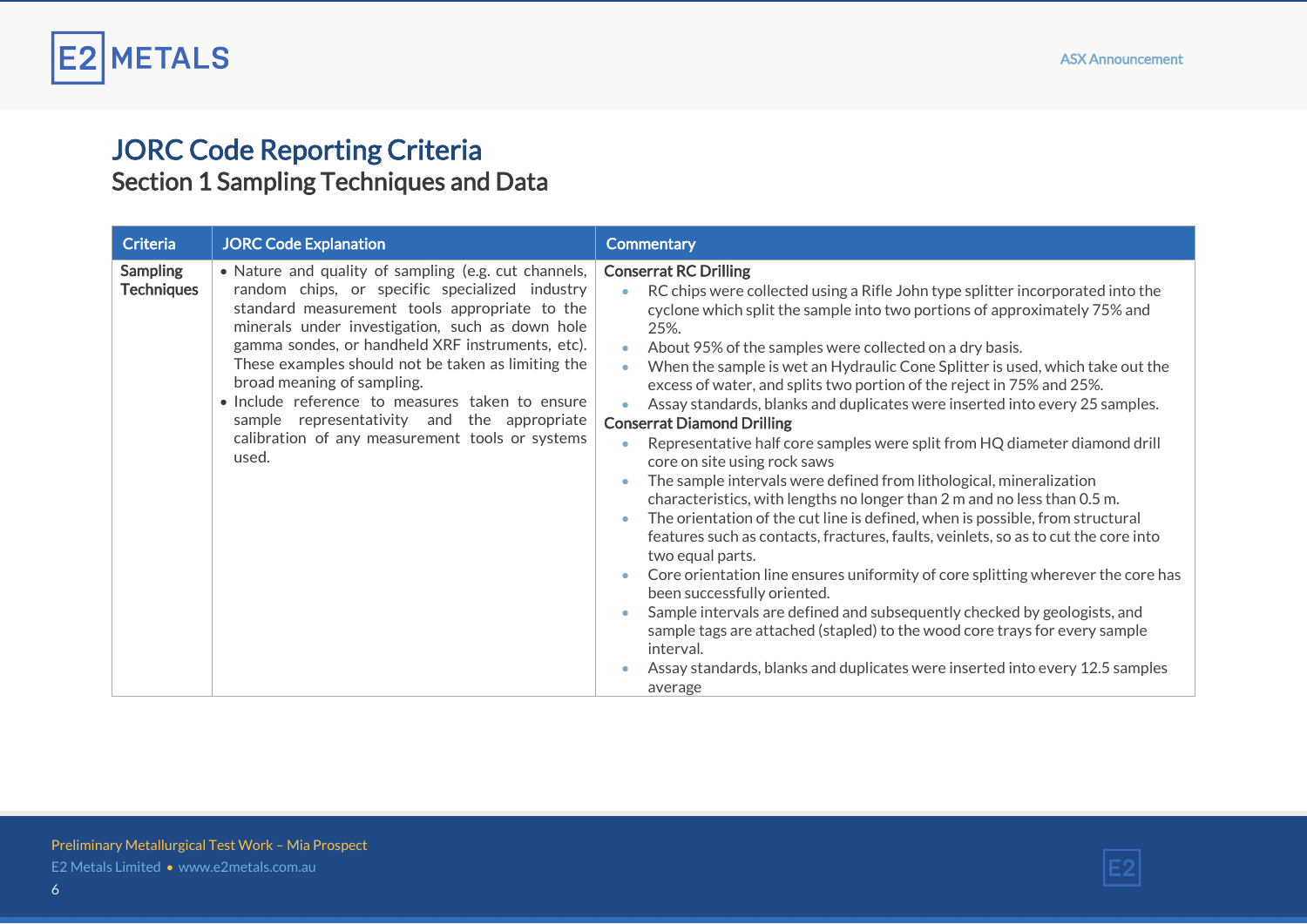

| <b>Criteria</b>                        | <b>JORC Code Explanation</b>                                                                                                                                                                                                                                                                                                                                                    | <b>Commentary</b>                                                                                                                                                                                                                                                                                                                                                                                                                                                                                                                                                                                                                                                                                                                                                                                      |
|----------------------------------------|---------------------------------------------------------------------------------------------------------------------------------------------------------------------------------------------------------------------------------------------------------------------------------------------------------------------------------------------------------------------------------|--------------------------------------------------------------------------------------------------------------------------------------------------------------------------------------------------------------------------------------------------------------------------------------------------------------------------------------------------------------------------------------------------------------------------------------------------------------------------------------------------------------------------------------------------------------------------------------------------------------------------------------------------------------------------------------------------------------------------------------------------------------------------------------------------------|
| <b>Drilling</b><br><b>Techniques</b>   | · Drill type (e.g. core, reverse circulation, open-hole<br>hammer, rotary air blast, auger, Bangka, sonic, etc)<br>and details (e.g. core diameter, triple or standard<br>tube, depth of diamond tails, face-sampling bit or<br>other type, whether core is oriented and if so, by<br>what method, etc).                                                                        | <b>Conserrat RC Drilling</b><br>The reverse circulation percussion (RC) method used in this program used a 5.5"<br>$\bullet$<br>(289mm) face sampling bit with a first phase of sample splitting into two<br>portions of approximately 75% and 25% undertaken in the RC cyclone with<br>outlets into two plastic (dry samples) or micro-porous cloth bags (wet samples).<br><b>Conserrat Diamond Drilling</b><br>The diamond drilling has HQ diameter with triple tube core recovery<br>$\bullet$<br>configuration.                                                                                                                                                                                                                                                                                    |
| <b>Drill Sample</b><br><b>Recovery</b> | • Method of recording and assessing core and chip<br>sample recoveries and results assessed.<br>• Measures taken to maximise sample recovery and<br>ensure representative nature of the samples.<br>• Whether a relationship exists between sample<br>recovery and grade and whether sample bias may<br>have occurred due to preferential loss/gain of<br>fine/coarse material. | <b>Conserrat RC Drilling</b><br>Sample recovery was monitored by weighing sample bags on scales beside the<br>$\bullet$<br>drill rig.<br>To make sure that chip sample recovery was maximized the outlets from the<br>cyclone into the sample bags were carefully sealed. The cyclone and drill string<br>were regularly cleaned by the drill operators using compressed air to prevent<br>down hole contamination.<br>There has not been any investigation into the relationship between sample<br>$\bullet$<br>recovery and grade.<br>It is considered that there was not any preferential loss/gain of fine or coarse<br>$\bullet$<br>material.                                                                                                                                                     |
|                                        |                                                                                                                                                                                                                                                                                                                                                                                 | <b>Conserrat Diamond Drilling</b><br>Diamond drill core recoveries were assessed using the standard industry best<br>$\bullet$<br>practice which involves:<br>Measuring core lengths with a tape measure.<br>Removing the core from the split inner tube and placing it carefully in the<br>core box.<br>Assessing recovery against core block depth measurements.<br>Measuring RQD, recording any measured core loss for each core run.<br>All core was carefully placed in HQ sized core boxes and transported a short<br>$\bullet$<br>distance to a core processing area were logging and photography could be<br>completed.<br>Diamond core recoveries average 98% through all the meters drilled.<br>Overall, core quality is good, with minimal core loss. Where there is localized<br>$\bullet$ |

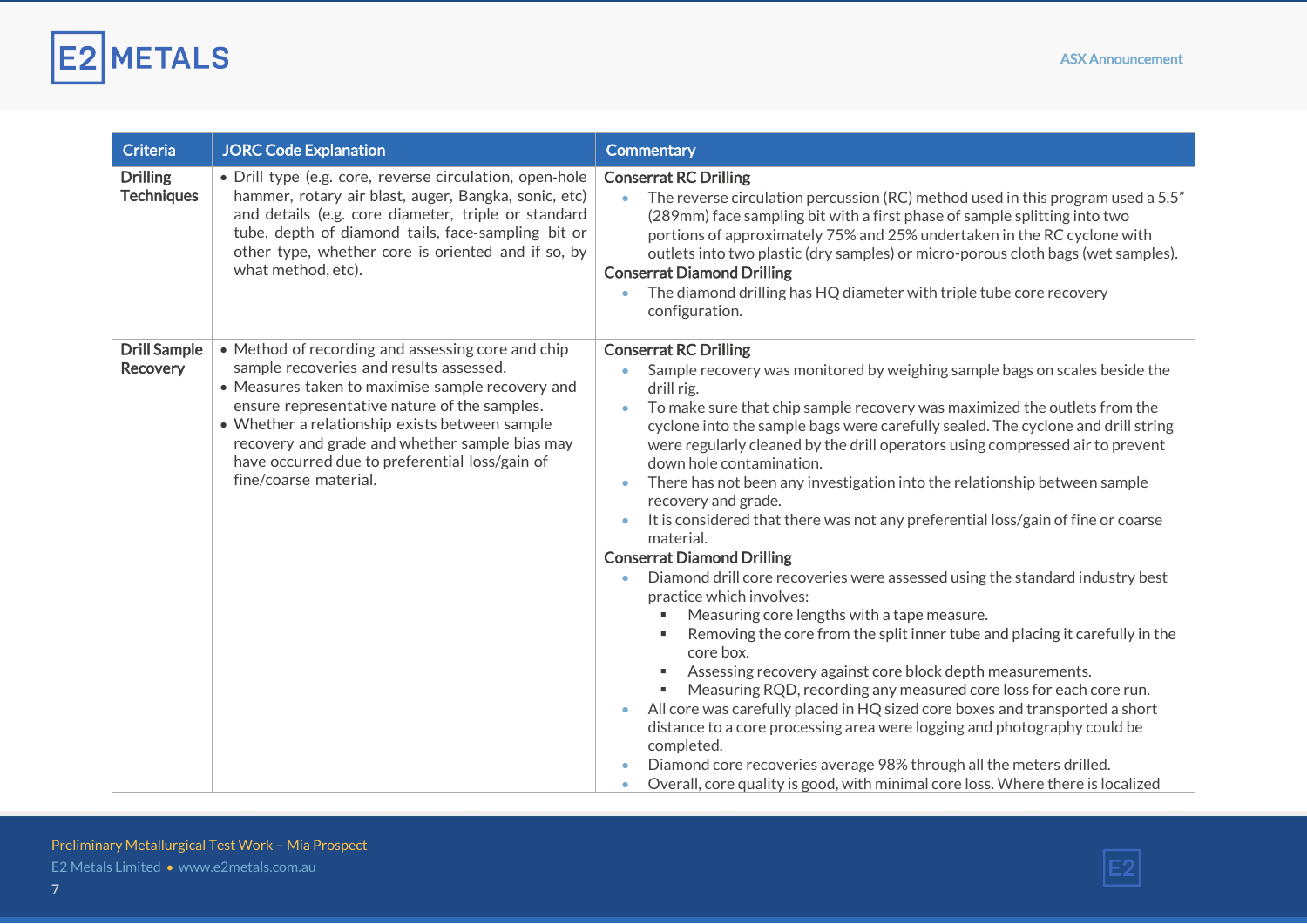

| <b>Criteria</b>                                                           | <b>JORC Code Explanation</b>                                                                                                                                                                                    | <b>Commentary</b>                                                                                                                                                                                                                                                                                                                                                                                                                                                                                                                                                                                                                                                                                                                                                                                                                                     |
|---------------------------------------------------------------------------|-----------------------------------------------------------------------------------------------------------------------------------------------------------------------------------------------------------------|-------------------------------------------------------------------------------------------------------------------------------------------------------------------------------------------------------------------------------------------------------------------------------------------------------------------------------------------------------------------------------------------------------------------------------------------------------------------------------------------------------------------------------------------------------------------------------------------------------------------------------------------------------------------------------------------------------------------------------------------------------------------------------------------------------------------------------------------------------|
| Logging                                                                   | . Whether core and chip samples have been<br>geologically and geotechnically logged to a level of<br>detail to support appropriate Mineral Resource<br>estimation, mining studies and metallurgical<br>studies. | faulting and or fracturing core recoveries decrease, however, this is a very small<br>percentage of the mineralized intersections.<br>Systematic geological logging was undertaken using a hand lens to closely<br>examine the chips and cores. Data collected includes:<br>Nature and extent of lithologies.<br>$\bullet$<br>Relationship between lithologies.<br>$\bullet$<br>Alteration extent, nature and intensity.<br>$\bullet$<br>Oxidation extent, mineralogy and intensity.<br>$\bullet$<br>Sulphide types and visually estimated percentage.<br>$\bullet$<br>Quartz vein, veinlets, breccia types and visually estimated percentage.<br>$\bullet$<br>Structure's occurrence and attitude.<br>Chips from crucial zones of interest are checked later, off site, by examination<br>$\bullet$<br>with a 10x binocular microscope.<br>$\bullet$ |
|                                                                           | • Whether logging is qualitative or quantitative in<br>nature. Core (or costean, channel, etc) photography.                                                                                                     | <b>Conserrat RC Drilling</b><br>Both qualitative and quantitative data is collected, though quantitative data is<br>based on visual estimates, as described above.<br>All holes are logged from start to finish and were conducted on drill site.<br>$\bullet$<br><b>Conserrat Diamond Drilling</b><br>All holes are logged from start to finish and were conducted on the core shack.<br>$\bullet$<br>Both qualitative and quantitative data is collected, using predefined logging<br>$\bullet$<br>codes for lithological, mineralogical, and physical characteristics.<br>Cores are photographed after logging, with sample numbers marked in the<br>$\bullet$<br>boxes, before and after being cut and sampled.                                                                                                                                   |
|                                                                           | • The total length and percentage of the relevant<br>intersections logged.                                                                                                                                      | 100% of all recovered chips and cores are logged.<br>$\bullet$                                                                                                                                                                                                                                                                                                                                                                                                                                                                                                                                                                                                                                                                                                                                                                                        |
| Sub-<br><b>Sampling</b><br><b>Techniques</b><br>and Sample<br>Preparation | If core, whether cut or sawn and whether quarter, half<br>or all core taken.                                                                                                                                    | Representative half core samples were split using rock saws.<br>$\bullet$                                                                                                                                                                                                                                                                                                                                                                                                                                                                                                                                                                                                                                                                                                                                                                             |
|                                                                           |                                                                                                                                                                                                                 |                                                                                                                                                                                                                                                                                                                                                                                                                                                                                                                                                                                                                                                                                                                                                                                                                                                       |
|                                                                           | • If non-core, whether riffled, tube sampled, rotary<br>split, etc and whether sampled wet or dry.                                                                                                              | <b>Conserrat RC Drilling</b><br>The small sample bags derived from the initial RC rig cyclone and riffle splitting<br>$\bullet$                                                                                                                                                                                                                                                                                                                                                                                                                                                                                                                                                                                                                                                                                                                       |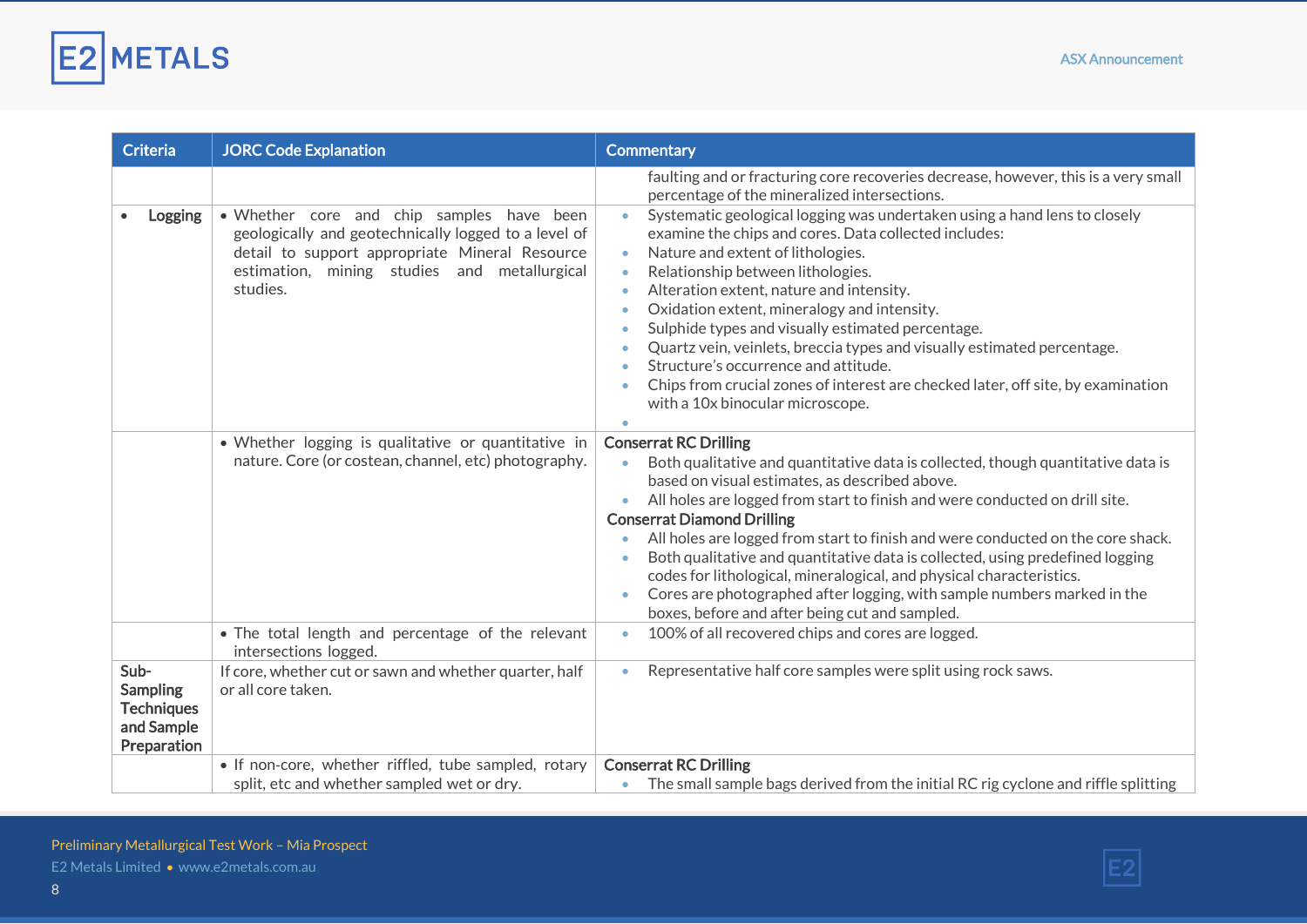

| <b>Criteria</b> | <b>JORC Code Explanation</b>                                                                                                                                                                                                                                                                                                                                                                                                                                                                                                          | <b>Commentary</b>                                                                                                                                                                                                                                                                                                                                                                                                                                                                                                                                                                                                                                                                                                                                                                                                                      |
|-----------------|---------------------------------------------------------------------------------------------------------------------------------------------------------------------------------------------------------------------------------------------------------------------------------------------------------------------------------------------------------------------------------------------------------------------------------------------------------------------------------------------------------------------------------------|----------------------------------------------------------------------------------------------------------------------------------------------------------------------------------------------------------------------------------------------------------------------------------------------------------------------------------------------------------------------------------------------------------------------------------------------------------------------------------------------------------------------------------------------------------------------------------------------------------------------------------------------------------------------------------------------------------------------------------------------------------------------------------------------------------------------------------------|
|                 | • For all sample types, the nature, quality and<br>of the sample<br>appropriateness<br>preparation<br>technique.<br>. Quality control procedures adopted for all sub-<br>sampling stages to maximise representativity of<br>samples.<br>• Measures taken to ensure that the sampling is<br>representative of the in situ material collected,<br>including<br>for<br>instance<br>results<br>for field<br>duplicate/second-half sampling.<br>• Whether sample sizes are appropriate to the grain<br>size of the material being sampled. | reach a weight of 2.7-4Kg.<br>Wet samples were split with a hydraulic cone splitter from the cyclone in bags<br>with a micro-porous fabric, which allowed water to escape without loss of<br>particulate material.<br>The riffle splitter was cleaned with compressed air between samples to prevent<br>$\bullet$<br>sample contamination.<br>The big bag with the original reject from the RC rig after the splitting have been<br>$\bullet$<br>stored for any future re-sampling needs.<br><b>Conserrat Diamond Drilling</b><br>The core intervals were marked, and the core was split with a rock saw.<br>Half core samples were placed in plastic bags and tagged with a unique sample<br>$\bullet$<br>number. The other half of the core was returned to the core box and securely<br>stored                                      |
|                 |                                                                                                                                                                                                                                                                                                                                                                                                                                                                                                                                       | <b>Alex Stewart Fire Assay</b>                                                                                                                                                                                                                                                                                                                                                                                                                                                                                                                                                                                                                                                                                                                                                                                                         |
|                 |                                                                                                                                                                                                                                                                                                                                                                                                                                                                                                                                       | In the Alex Stewart preparation laboratory facilities samples were dried and<br>crushed until more than 80% is finer than 10 mesh size, then a 600g split<br>obtained by riffle splitting is pulverized until 95% is finer than 106 microns.<br>Certified Standard Reference materials and duplicate samples are inserted<br>every 25 samples (RC) and every 12.5 samples (DDH) to assess the accuracy<br>and reproducibility.                                                                                                                                                                                                                                                                                                                                                                                                         |
|                 |                                                                                                                                                                                                                                                                                                                                                                                                                                                                                                                                       | <b>ALS Screen Fire Assay</b>                                                                                                                                                                                                                                                                                                                                                                                                                                                                                                                                                                                                                                                                                                                                                                                                           |
|                 |                                                                                                                                                                                                                                                                                                                                                                                                                                                                                                                                       | In the ALS preparation laboratory facilities samples were dried and crushed<br>until more than 70% is finer than <2mm, then a 1000g split obtained by riffle<br>splitting is pulverized until 85% is finer than 75 microns.<br>The pulverized 1000g sample is then placed onto a metallic 106-micron mesh<br>and sieved/shaken to separate the coarse +106 micron sample (+ fraction) from<br>the bulk of the sample which is finer than 106 micron.<br>The entire + fraction, including the mesh is weighed and then submitted for Fire<br>Assay, with the minus fraction, after weighing having two 50g charges taken for<br>analysis by Fire Assay.<br>The weights and resultant fire assays are used to derive a weighted average Au<br>grade for the Screen Fire Assay.<br>All weights and assays are reported by the laboratory. |

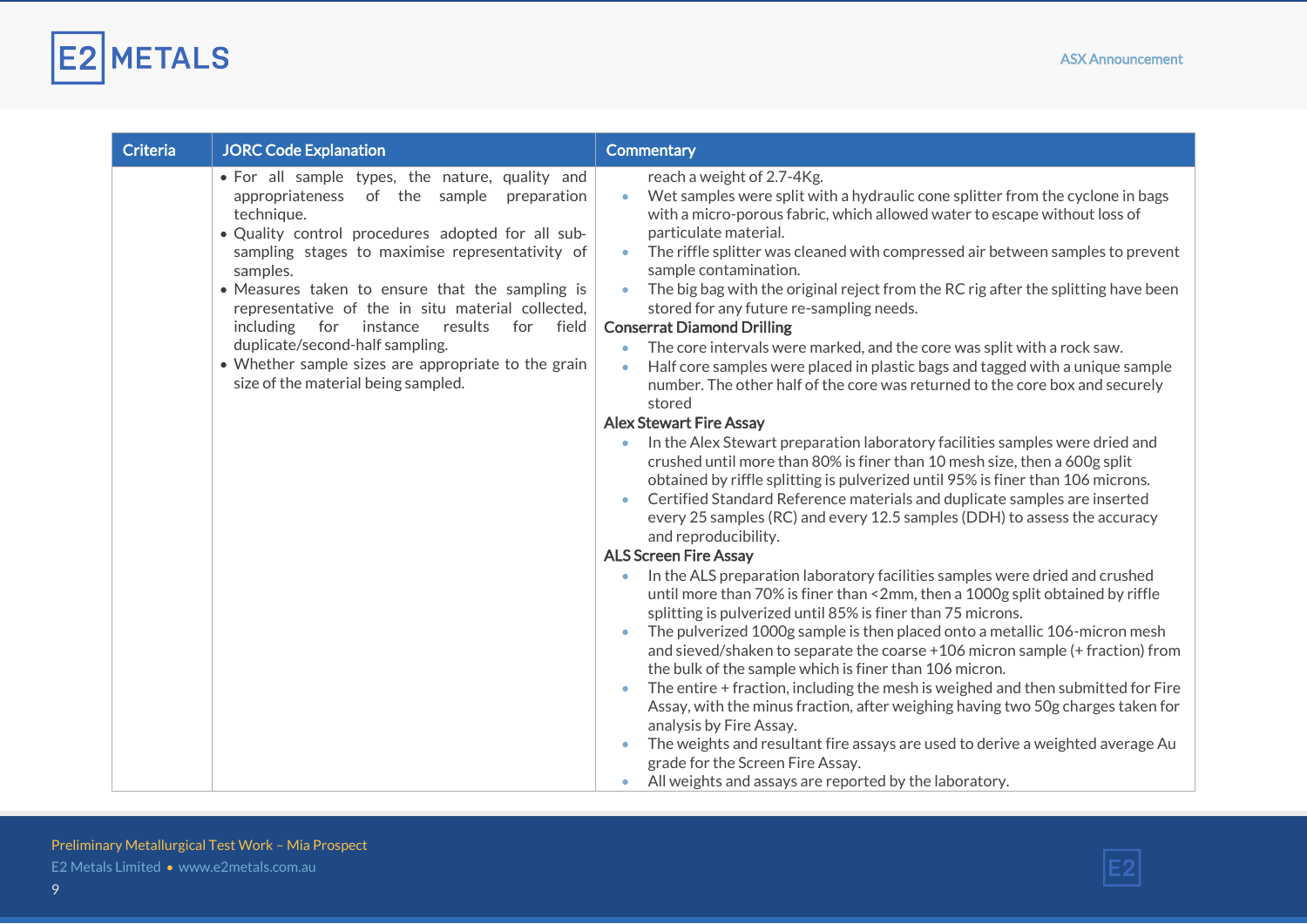

| <b>Criteria</b>                                                             | <b>JORC Code Explanation</b>                                                                                                                                                                                                                                                                                                                                                                                                                                                                                                                                                                                                                 | <b>Commentary</b>                                                                                                                                                                                                                                                                                                                                                                                                                                                                                                                                                                                                                                                                                                                                                                                                                                                                                                                                                                                                                                                                                                                                                                                                                                                                                                                                                                                                                                              |
|-----------------------------------------------------------------------------|----------------------------------------------------------------------------------------------------------------------------------------------------------------------------------------------------------------------------------------------------------------------------------------------------------------------------------------------------------------------------------------------------------------------------------------------------------------------------------------------------------------------------------------------------------------------------------------------------------------------------------------------|----------------------------------------------------------------------------------------------------------------------------------------------------------------------------------------------------------------------------------------------------------------------------------------------------------------------------------------------------------------------------------------------------------------------------------------------------------------------------------------------------------------------------------------------------------------------------------------------------------------------------------------------------------------------------------------------------------------------------------------------------------------------------------------------------------------------------------------------------------------------------------------------------------------------------------------------------------------------------------------------------------------------------------------------------------------------------------------------------------------------------------------------------------------------------------------------------------------------------------------------------------------------------------------------------------------------------------------------------------------------------------------------------------------------------------------------------------------|
|                                                                             |                                                                                                                                                                                                                                                                                                                                                                                                                                                                                                                                                                                                                                              |                                                                                                                                                                                                                                                                                                                                                                                                                                                                                                                                                                                                                                                                                                                                                                                                                                                                                                                                                                                                                                                                                                                                                                                                                                                                                                                                                                                                                                                                |
| <b>Quality of</b><br><b>Assay Data</b><br>and<br>Laboratory<br><b>Tests</b> | . The nature, quality and appropriateness of the<br>assaying and laboratory procedures used and<br>whether the technique is considered partial or total.<br>· For geophysical tools, spectrometers, handheld<br>XRF instruments, etc, the parameters used in<br>determining the analysis including instrument<br>make and model, reading times, calibrations factors<br>applied and their derivation, etc.<br>• Nature of quality control procedures adopted (e.g.<br>standards, blanks, duplicates, external laboratory<br>checks) and whether acceptable levels of accuracy<br>(i.e. lack of bias) and precision have been<br>established. | <b>Conserrat Rock Chip Sampling</b><br>Four acid digest and ICP-MS is the most robust analytical method for full<br>digestion and qualitative analyses of multi-element concentrations. Duplicate<br>samples were collected. Standard assay procedures performed by a reputable<br>assay lab (Alex Stewart) were undertaken. Gold assays are by a 50g fire assay<br>with an atomic absorption finish. Silver was read by gravimetry on micro-<br>balance.<br><b>Conserrat RC and Diamond Drill Program</b><br>No geophysical tools were used in the determination of the assay results. All<br>$\bullet$<br>assay results were generated by an independent third-party laboratory as<br>described above.<br>Certified reference material, blanks or duplicates were inserted at least every<br>$\bullet$<br>25 samples. Standards are purchased from a Certified Reference material<br>manufacture company - Ore Research and Exploration. Standards were<br>purchased in foil lines packets of between 60g and 100g. Different reference<br>materials were used to cover high grade, medium grade and low grader ranges<br>of gold and silver. The standard names on the foil packages were erased before<br>going into the pre-numbered sample bag and the standards are submitted to the<br>lab blind.<br>Select drill holes have been submitted to ALS laboratories Mendoza for umpire<br>$\bullet$<br>checks and gold determination via Screen Fire Assay |
| Verification<br>of sampling                                                 | . The verification of significant intersections by<br>either independent or alternative company                                                                                                                                                                                                                                                                                                                                                                                                                                                                                                                                              | The raw assay data forming significant intercepts are examined and discussed<br>$\bullet$<br>by at least two company personnel.                                                                                                                                                                                                                                                                                                                                                                                                                                                                                                                                                                                                                                                                                                                                                                                                                                                                                                                                                                                                                                                                                                                                                                                                                                                                                                                                |
| and                                                                         | personnel.                                                                                                                                                                                                                                                                                                                                                                                                                                                                                                                                                                                                                                   | No twinned holes have been used at this stage.<br>$\bullet$                                                                                                                                                                                                                                                                                                                                                                                                                                                                                                                                                                                                                                                                                                                                                                                                                                                                                                                                                                                                                                                                                                                                                                                                                                                                                                                                                                                                    |
| assaying                                                                    | • The use of twinned holes.                                                                                                                                                                                                                                                                                                                                                                                                                                                                                                                                                                                                                  | Drill hole logging is entered directly by the geologists in digital format onto<br>$\bullet$                                                                                                                                                                                                                                                                                                                                                                                                                                                                                                                                                                                                                                                                                                                                                                                                                                                                                                                                                                                                                                                                                                                                                                                                                                                                                                                                                                   |
|                                                                             | · Documentation of primary data, data entry<br>procedures, data verification, data storage<br>(physical and electronic) protocols.<br>• Discuss any adjustment to assay data.                                                                                                                                                                                                                                                                                                                                                                                                                                                                | appropriate devices, with careful verification by several staff, particularly of<br>the sample numbers and drill hole sample intervals and verified using<br>Micromine.<br>Assay data is provided by Alex Stewart in three formats, csv spreadsheets, Excel<br>$\bullet$<br>spreadsheets and signed pdf files. The csv files are used to merge the data into<br>MapInfo files. Hard copy of this and other data is stored with the other drill hole<br>data. Absolute values of the assay results are checked by comparing results of                                                                                                                                                                                                                                                                                                                                                                                                                                                                                                                                                                                                                                                                                                                                                                                                                                                                                                                          |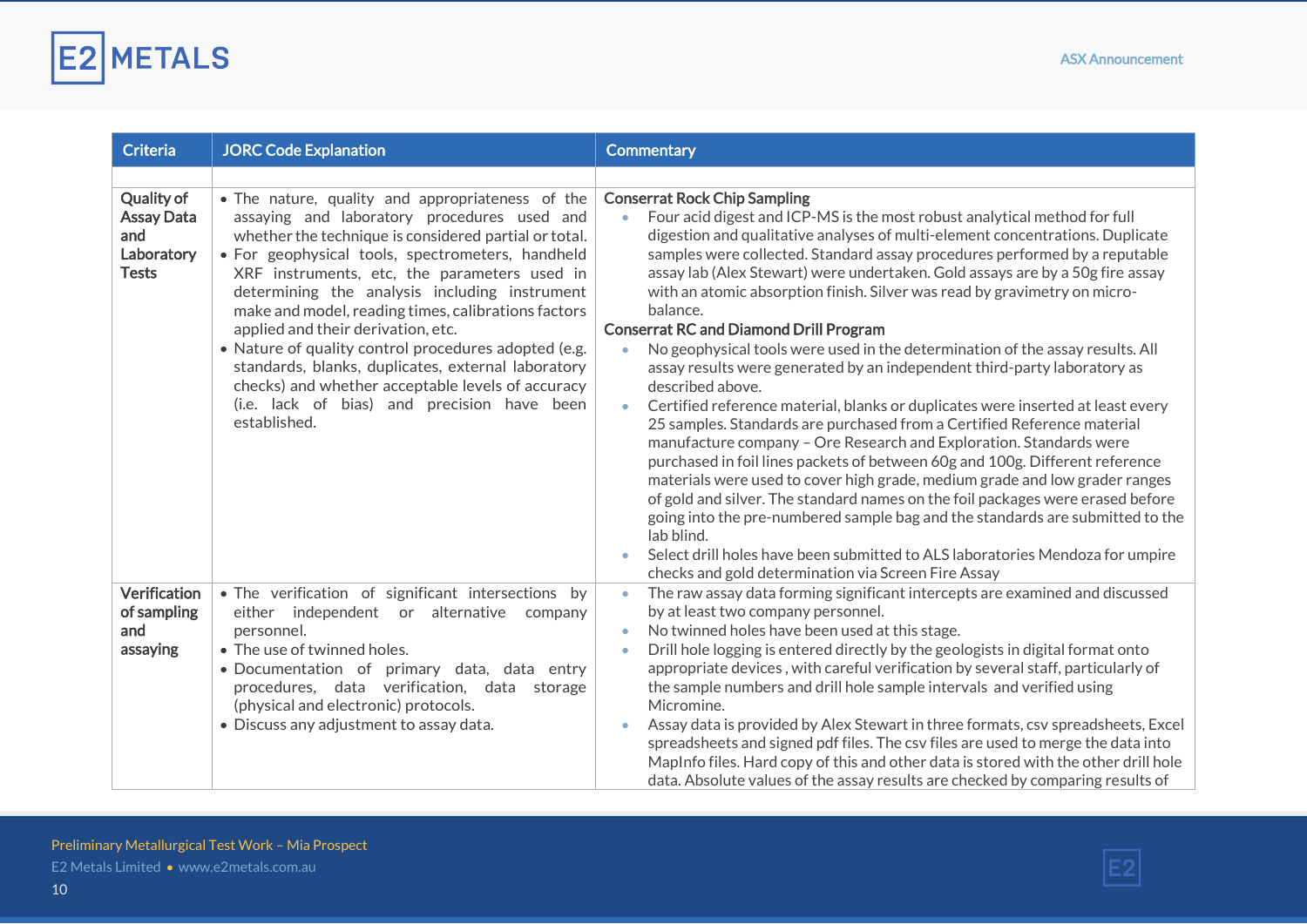

| <b>Criteria</b>                                                                          | <b>JORC Code Explanation</b>                                                                                                                                                                                                                                                                                                                                                                   | <b>Commentary</b>                                                                                                                                                                                                                                                                                                                                                                                                                                                                                                                                 |
|------------------------------------------------------------------------------------------|------------------------------------------------------------------------------------------------------------------------------------------------------------------------------------------------------------------------------------------------------------------------------------------------------------------------------------------------------------------------------------------------|---------------------------------------------------------------------------------------------------------------------------------------------------------------------------------------------------------------------------------------------------------------------------------------------------------------------------------------------------------------------------------------------------------------------------------------------------------------------------------------------------------------------------------------------------|
|                                                                                          |                                                                                                                                                                                                                                                                                                                                                                                                | the quality control samples with the known values of the international<br>standards and sterile samples which were inserted by the geologists into the<br>sample sequence. Repeatability of assay results was verified by examining the<br>results of duplicate samples inserted by the company and internal laboratory<br>duplicate results included with the assay certificates.                                                                                                                                                                |
| Location of<br><b>Data Points</b>                                                        | • Accuracy and quality of surveys used to locate drill<br>holes (collar and down- hole surveys), trenches,<br>mine workings and other locations used in Mineral<br>Resource estimation.<br>• Specification of the grid system used.<br>• Quality and adequacy of topographic control.                                                                                                          | Drill hole collars are located using Garmin hand-held GPS accurate to ±5m.<br>$\bullet$<br>All coordinates are based on UTM Zone 19S using a WGS84 datum.<br>$\bullet$<br>Topographic control to date has used GPS data, which is adequate considering<br>$\bullet$<br>the small relief (<50m) in the area.<br>A differential GPS has been used by a qualified surveyor to increase accuracy of<br>$\bullet$<br>the collar locations and trench coordinates.                                                                                      |
| Data<br>Spacing and<br><b>Distribution</b>                                               | • Data spacing for reporting of Exploration Results.<br>• Whether the data spacing and distribution is<br>sufficient to establish the degree of geological and<br>grade continuity appropriate for the Mineral<br>Resource and Ore Reserve estimation procedure(s)<br>and classifications applied.<br>• Whether sample compositing has been applied.                                           | Conserrat is a new discovery and as a result the drill hole spacing is variable,<br>$\bullet$<br>with closer spacing on zones where surface sampling has given encouraging<br>results (30-40m along strike) and some scout holes testing geophysical or<br>conceptual targets hundreds of metres from the mapped veins.<br>Not applicable as no Ore Resource or Reserve has been completed at<br>$\bullet$<br>Conserrat.<br>No sample compositing has been applied.                                                                               |
| <b>Orientation</b><br>of Data in<br><b>Relation to</b><br>Geological<br><b>Structure</b> | . Whether the orientation of sampling achieves<br>unbiased sampling of possible structures and the<br>extent to which this is known, considering the<br>deposit type.<br>• If the relationship between the drilling orientation<br>and the orientation of key mineralized structures is<br>considered to have introduced a sampling bias, this<br>should be assessed and reported if material. | Drilling is orientated to cross the interpreted, steeply dipping mineralized veins<br>$\bullet$<br>at a high angle. No known bias has been introduced into the drilling orientation.                                                                                                                                                                                                                                                                                                                                                              |
| Sample<br><b>Security</b>                                                                | • The measures taken to ensure sample security.                                                                                                                                                                                                                                                                                                                                                | Chain of custody was managed by E2Metals. Samples were placed into taped<br>$\bullet$<br>polyethylene bags with sample numbers that provided no specific information<br>on the location of the samples. Samples were transported from site to the Alex<br>Stewart preparation lab in Puerto San Julian by E2Metals personnel and after<br>preparation pulps were transported to Mendoza or Perito Moreno for final<br>analysis using transport organized by Alex Stewart.<br>Metallurgical sample composites were generated by SGS Santiago under |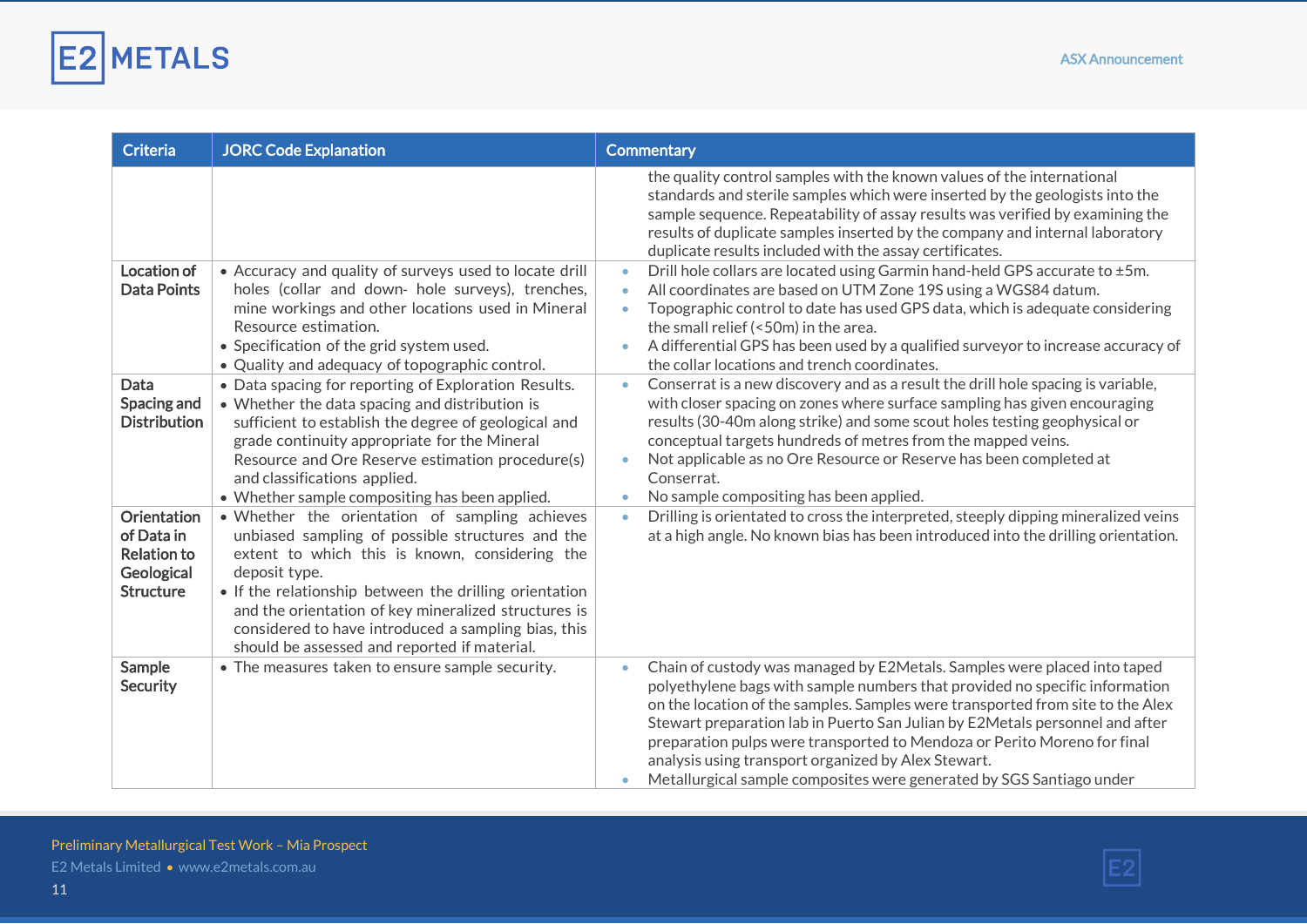

| Criteria                    | <b>JORC Code Explanation</b>                                               | Commentary                                                                  |
|-----------------------------|----------------------------------------------------------------------------|-----------------------------------------------------------------------------|
|                             |                                                                            | direction of E2 Metals geologists                                           |
| Audits or<br><b>Reviews</b> | • The results of any audits or reviews of sampling<br>techniques and data. | No audit or review of the sampling regime at Conserrat has been undertaken. |

## Section 2 Reporting of Exploration

| <b>Criteria</b>                                             | <b>JORC Code Explanation</b>                                                                                                                                                                                                                                                                                                                                                                                                                                                     | <b>Commentary</b>                                                                                                                                                                                                                                                                                                                                         |
|-------------------------------------------------------------|----------------------------------------------------------------------------------------------------------------------------------------------------------------------------------------------------------------------------------------------------------------------------------------------------------------------------------------------------------------------------------------------------------------------------------------------------------------------------------|-----------------------------------------------------------------------------------------------------------------------------------------------------------------------------------------------------------------------------------------------------------------------------------------------------------------------------------------------------------|
| <b>Mineral Tenement</b><br>and Land Tenure<br><b>Status</b> | Type, reference name/number, location<br>$\bullet$<br>and ownership including agreements or<br>material issues with third parties such<br>as joint ventures, partnerships,<br>overriding royalties, native title<br>interests, historical sites, wilderness or<br>national park and environmental<br>settings.<br>The security of the tenure held at the<br>$\bullet$<br>time of reporting along with any known<br>impediments to obtaining a license to<br>operate in the area. | E2 Metals Limited holds an 80% interest in the Conserrat Project through its<br>ownership in local Argentine holding company Minera Los Domos SA.<br><b>Conserrat Project titles</b><br>Title ID 437.471/BVG/17                                                                                                                                           |
| <b>Exploration Done</b><br>by Other Parties                 | Acknowledgment and appraisal of<br>exploration by other parties.                                                                                                                                                                                                                                                                                                                                                                                                                 | Reconnaissance exploration by IAMGOLD<br>During the early 2000s IAMGOLD collected 131 vein outcrop and float<br>samples within the project area.<br>Reconnaissance exploration by Circum Pacific Pty Ltd<br>Between the period October 2017 to March 2018 Circum Pacific Pty Ltd<br>collected 120 vein outcrop and float samples within the project area. |
| Geology                                                     | Deposit type, geological setting and<br>۰<br>style of mineralisation.                                                                                                                                                                                                                                                                                                                                                                                                            | <b>Santa Cruz Geology and Deposit Model</b><br>Conserrat is located towards the central eastern margin of the extensive<br>~60,000 km.sq Deseado Massif geological province that stretches across                                                                                                                                                         |

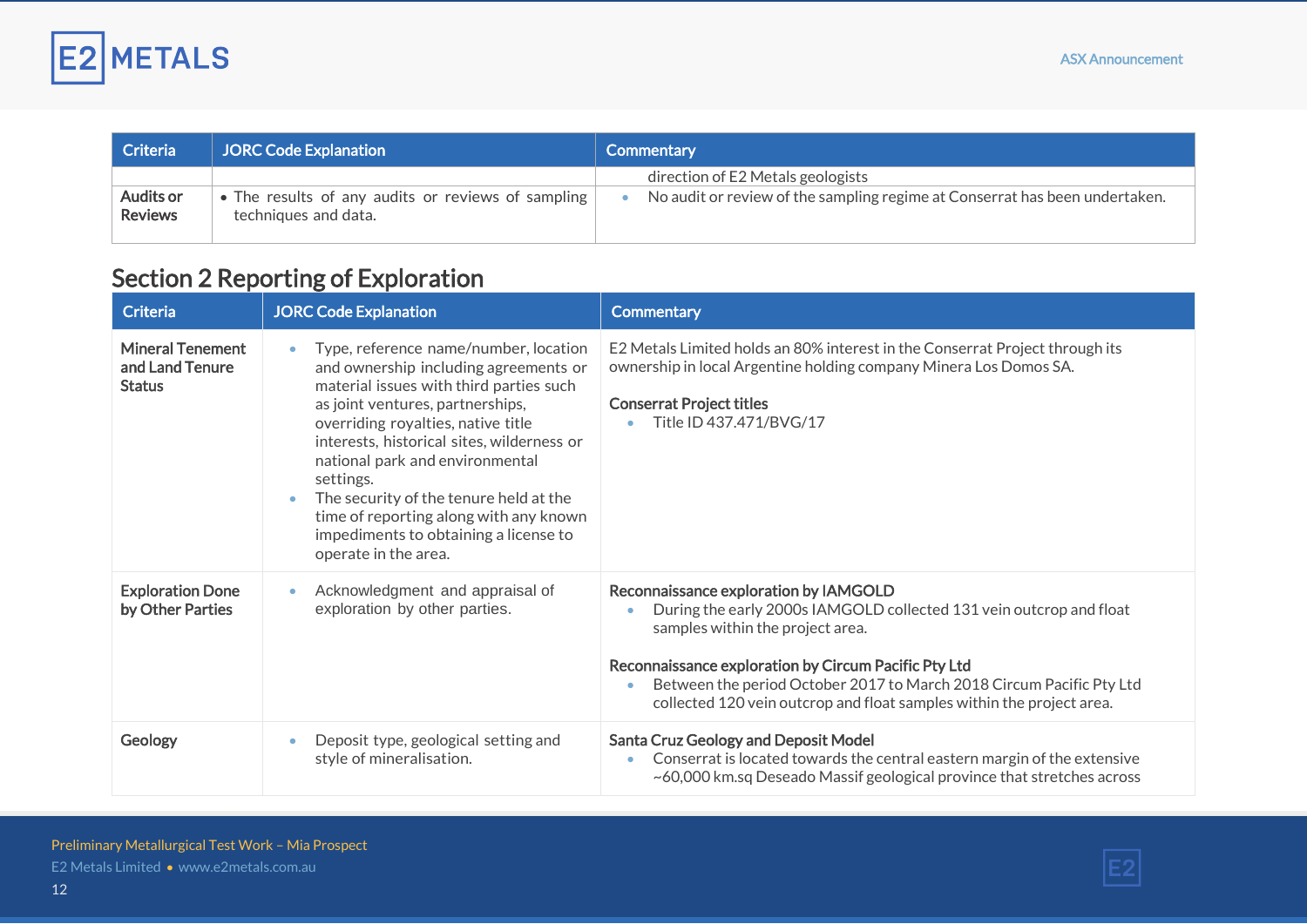

| <b>Criteria</b>                         | <b>JORC Code Explanation</b>                                                                                                                                                                                                                                                                                                                                                                                                                                                                                                                                                                                                                                                                                                         | <b>Commentary</b>                                                                                                                                                                                                                                                                                                                                                                                                                         |
|-----------------------------------------|--------------------------------------------------------------------------------------------------------------------------------------------------------------------------------------------------------------------------------------------------------------------------------------------------------------------------------------------------------------------------------------------------------------------------------------------------------------------------------------------------------------------------------------------------------------------------------------------------------------------------------------------------------------------------------------------------------------------------------------|-------------------------------------------------------------------------------------------------------------------------------------------------------------------------------------------------------------------------------------------------------------------------------------------------------------------------------------------------------------------------------------------------------------------------------------------|
|                                         |                                                                                                                                                                                                                                                                                                                                                                                                                                                                                                                                                                                                                                                                                                                                      | southern Argentina into the Chilean southern Andes. This massif is made up of<br>Jurassic volcanic and volcaniclastic rocks of the Chon Aike formation.<br>Important precious metal deposits have been discovered in the province<br>during the past 20 years. Gold and silver mineralisation is associated with Low<br>Sulphidation (LS) Epithermal veins in northwesterly structures that were active<br>at the time of mineralisation. |
| <b>Drill Hole</b><br><b>Information</b> | A summary of all information material<br>$\bullet$<br>to the understanding of the exploration<br>results including a tabulation of the<br>following information for all Material<br>drill holes:<br>• Easting and northing of the drill hole<br>collar<br>· Elevation or RL (Reduced Level -<br>elevation above sea level in metres) of<br>the drill hole collar<br>• Dip and azimuth of the hole<br>• Down hole length and interception<br>depth<br>• Hole length<br>If the exclusion of this information is justified<br>on the basis that the information is not<br>Material and this exclusion does not detract<br>from the understanding of the report, the<br>Competent Person should clearly explain why<br>this is the case. | Composite samples and metallurgical holes are located in Figure 1                                                                                                                                                                                                                                                                                                                                                                         |
| Data Aggregation<br><b>Methods</b>      | In reporting Exploration Results,<br>$\bullet$<br>weighting averaging techniques,<br>maximum and/or minimum grade                                                                                                                                                                                                                                                                                                                                                                                                                                                                                                                                                                                                                    | Significant intercepts are calculated using a 0.5gpt Au equivalent (Au + Ag/70)<br>cut off. Sample grades are weighted by interval length.                                                                                                                                                                                                                                                                                                |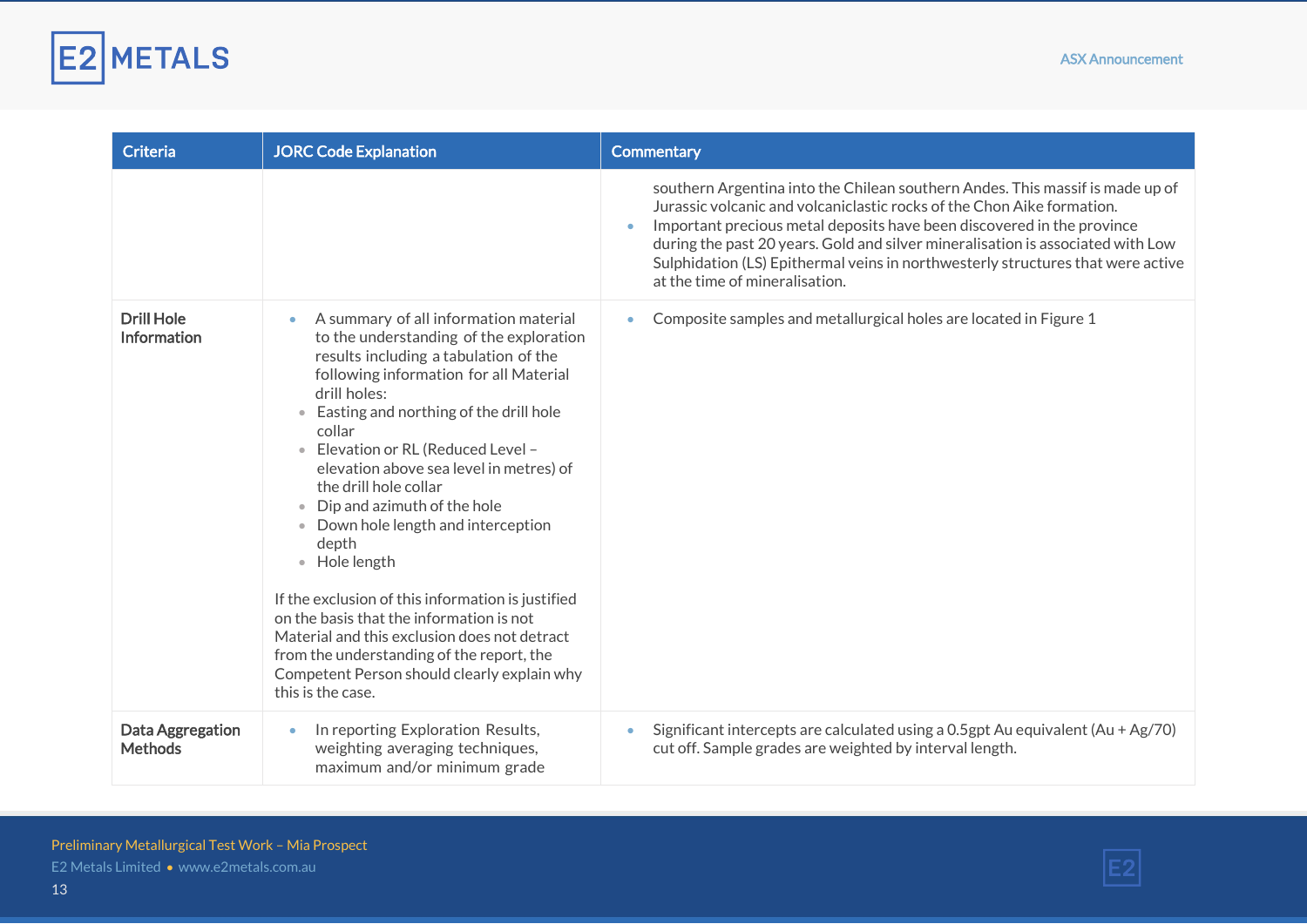

| <b>Criteria</b>                                                                      | <b>JORC Code Explanation</b>                                                                                                                                                                                                                                                                                                                                                                                                                                                                                             | <b>Commentary</b>                                                                                                                                            |
|--------------------------------------------------------------------------------------|--------------------------------------------------------------------------------------------------------------------------------------------------------------------------------------------------------------------------------------------------------------------------------------------------------------------------------------------------------------------------------------------------------------------------------------------------------------------------------------------------------------------------|--------------------------------------------------------------------------------------------------------------------------------------------------------------|
|                                                                                      | truncations (e.g. cutting of high grades)<br>and cut-off grades are usually Material<br>and should be stated.<br>Where aggregate intercepts incorporate<br>$\bullet$<br>short lengths of high-grade results and<br>longer lengths of low-grade results, the<br>procedure used for such aggregation<br>should be stated and some typical<br>examples of such aggregations should be<br>shown in detail.<br>The assumptions used for any reporting<br>$\bullet$<br>of metal equivalent values should be<br>clearly stated. |                                                                                                                                                              |
| Relationship<br><b>Between</b><br>Mineralisation<br>Widths and<br>intercept lengths. | These relationships are particularly<br>$\bullet$<br>important in the reporting of<br><b>Exploration Results.</b><br>If the geometry of the mineralisation<br>$\bullet$<br>with respect to the drill hole angle is<br>known, its nature should be reported.<br>If it is not known and only the down hole<br>$\bullet$<br>lengths are reported, there should be a<br>clear statement to this effect (eg "down<br>hole length, true width not known").                                                                     | Drill holes were collared perpendicular to the dip and strike of the Lara Vein<br>structure and therefore stated mineralised widths approximate true widths. |
| <b>Diagrams</b>                                                                      | Appropriate maps and sections (with<br>$\bullet$<br>scales) and tabulations of intercepts<br>should be included for any significant<br>discovery being reported These should<br>include, but not be limited to a plan<br>view of drill hole collar locations and<br>appropriate sectional views.                                                                                                                                                                                                                         | Yes.                                                                                                                                                         |